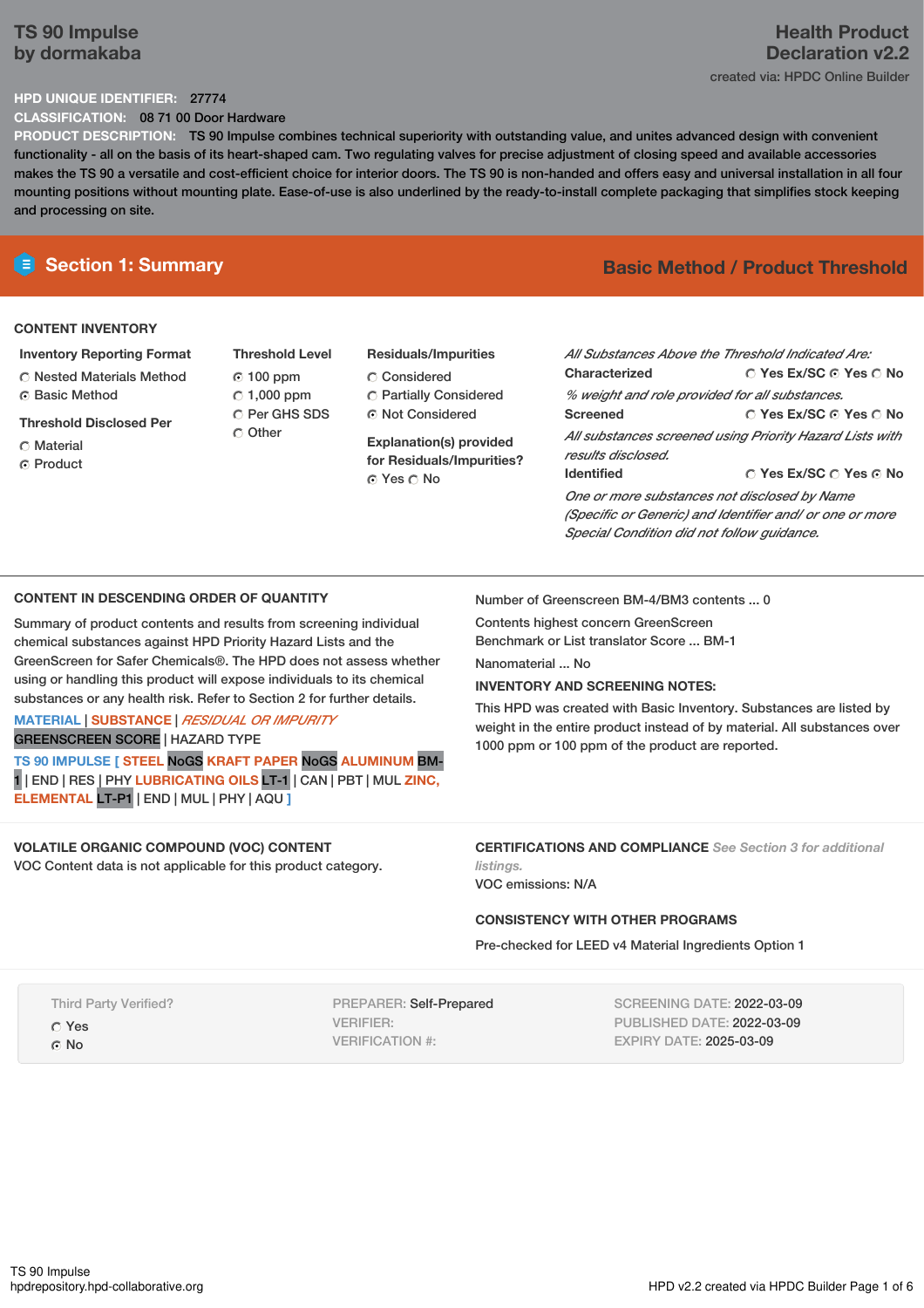This section lists contents in a product based on specific threshold(s) and reports detailed health information including hazards. This HPD uses the *inventory method indicated above, which is one of three possible methods:*

- *Basic Inventory method with Product-level threshold.*
- *Nested Material Inventory method with Product-level threshold*
- *Nested Material Inventory method with individual Material-level thresholds*

Definitions and requirements for the three inventory methods and requirements for each data field can be found in the HPD Open Standard version *2.2, available on the HPDC website at: [www.hpd-collaborative.org/hpd-2-2-standard](https://www.hpd-collaborative.org/hpd-2-2-standard)*

| RESIDUALS AND IMPURITIES NOTES: No residuals or impurities are expected in these materials at or above the inventory threshold. |
|---------------------------------------------------------------------------------------------------------------------------------|
|                                                                                                                                 |
| ID: 12597-69-2                                                                                                                  |
|                                                                                                                                 |
| <b>SUBSTANCE ROLE: Hardware</b>                                                                                                 |
|                                                                                                                                 |
| No warnings found on HPD Priority Hazard Lists                                                                                  |
|                                                                                                                                 |
| ID: Not registered                                                                                                              |
|                                                                                                                                 |
| <b>SUBSTANCE ROLE: Hardware</b>                                                                                                 |
|                                                                                                                                 |
| No warnings found on HPD Priority Hazard Lists                                                                                  |
|                                                                                                                                 |
| ID: 7429-90-5                                                                                                                   |
|                                                                                                                                 |
| <b>SUBSTANCE ROLE: Hardware</b>                                                                                                 |
|                                                                                                                                 |
|                                                                                                                                 |
|                                                                                                                                 |
|                                                                                                                                 |
|                                                                                                                                 |
|                                                                                                                                 |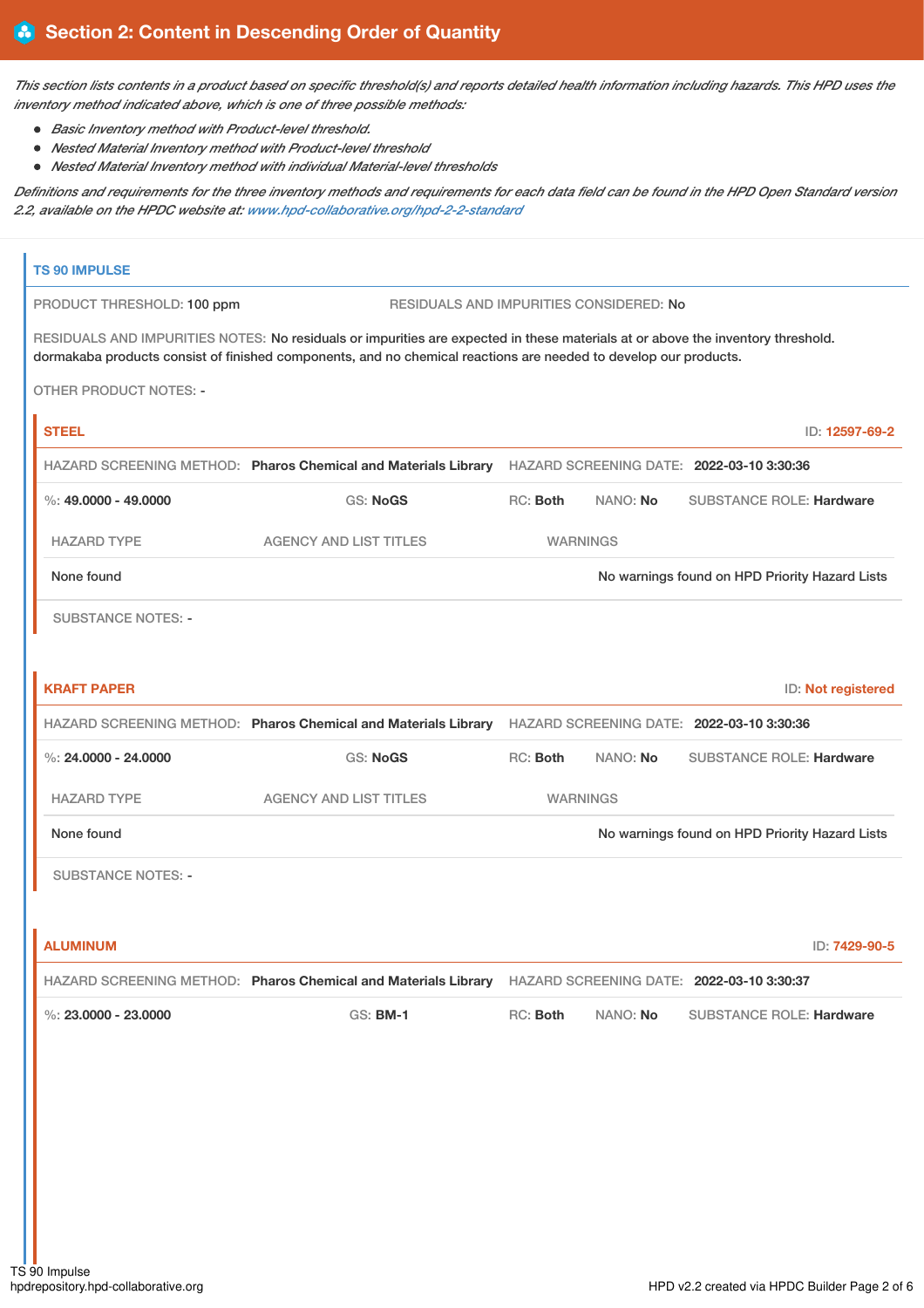| <b>HAZARD TYPE</b> | <b>AGENCY AND LIST TITLES</b>                | <b>WARNINGS</b>                                                                                                                                           |
|--------------------|----------------------------------------------|-----------------------------------------------------------------------------------------------------------------------------------------------------------|
| <b>END</b>         | <b>TEDX</b> - Potential Endocrine Disruptors | <b>Potential Endocrine Disruptor</b>                                                                                                                      |
| <b>RES</b>         | AOEC - Asthmagens                            | Asthmagen (Rs) - sensitizer-induced                                                                                                                       |
| <b>PHY</b>         | EU - GHS (H-Statements) Annex 6 Table 3-1    | H228 - Flammable solid [Flammable solids - Category 1<br>or $2$ ]                                                                                         |
| <b>PHY</b>         | EU - GHS (H-Statements) Annex 6 Table 3-1    | H261 - In contact with water releases flammable gases<br>[Substances and mixtures which, in contact with water,<br>emit flammable gases - Category 2 or 3 |

SUBSTANCE NOTES: -

| <b>LUBRICATING OILS</b> |                                                                |                                                                          |                                                                       |          | ID: 74869-22-0                                                                                    |  |
|-------------------------|----------------------------------------------------------------|--------------------------------------------------------------------------|-----------------------------------------------------------------------|----------|---------------------------------------------------------------------------------------------------|--|
|                         | HAZARD SCREENING METHOD: Pharos Chemical and Materials Library |                                                                          |                                                                       |          | HAZARD SCREENING DATE: 2022-03-10 3:30:37                                                         |  |
| %: $3.0000 - 3.0000$    | $GS: LT-1$                                                     | <b>RC: UNK</b>                                                           |                                                                       | NANO: No | <b>SUBSTANCE ROLE: Lubricant</b>                                                                  |  |
| <b>HAZARD TYPE</b>      | <b>AGENCY AND LIST TITLES</b>                                  |                                                                          | <b>WARNINGS</b>                                                       |          |                                                                                                   |  |
| CAN                     | <b>EU - REACH Annex XVII CMRs</b>                              |                                                                          |                                                                       |          | Carcinogen Category 2 - Substances which should be<br>regarded as if they are Carcinogenic to man |  |
| CAN                     | <b>EU - Annex VI CMRs</b>                                      | Carcinogen Category 1B - Presumed Carcinogen based<br>on animal evidence |                                                                       |          |                                                                                                   |  |
| <b>PBT</b>              | <b>EC - CEPA DSL</b>                                           |                                                                          | Persistent, Bioaccumulative and inherently Toxic<br>(PBiTH) to humans |          |                                                                                                   |  |
| <b>MUL</b>              | ChemSec - SIN List                                             |                                                                          | CMR - Carcinogen, Mutagen &/or Reproductive<br>Toxicant               |          |                                                                                                   |  |
| CAN                     | <b>GHS - Australia</b>                                         |                                                                          | H350 - May cause cancer [Carcinogenicity - Category<br>1A or 1B]      |          |                                                                                                   |  |
| CAN                     | EU - GHS (H-Statements) Annex 6 Table 3-1                      |                                                                          | 1A or 1B]                                                             |          | H350 - May cause cancer [Carcinogenicity - Category                                               |  |

SUBSTANCE NOTES: -

| <b>ZINC. ELEMENTAL</b>           |                                                                                                          |          |                 | ID: 7440-66-6                   |
|----------------------------------|----------------------------------------------------------------------------------------------------------|----------|-----------------|---------------------------------|
|                                  | HAZARD SCREENING METHOD: Pharos Chemical and Materials Library HAZARD SCREENING DATE: 2022-03-10 3:30:38 |          |                 |                                 |
| $\frac{1}{2}$ %: 1.0000 - 1.0000 | GS: LT-P1                                                                                                | RC: Both | NANO: <b>No</b> | <b>SUBSTANCE ROLE: Hardware</b> |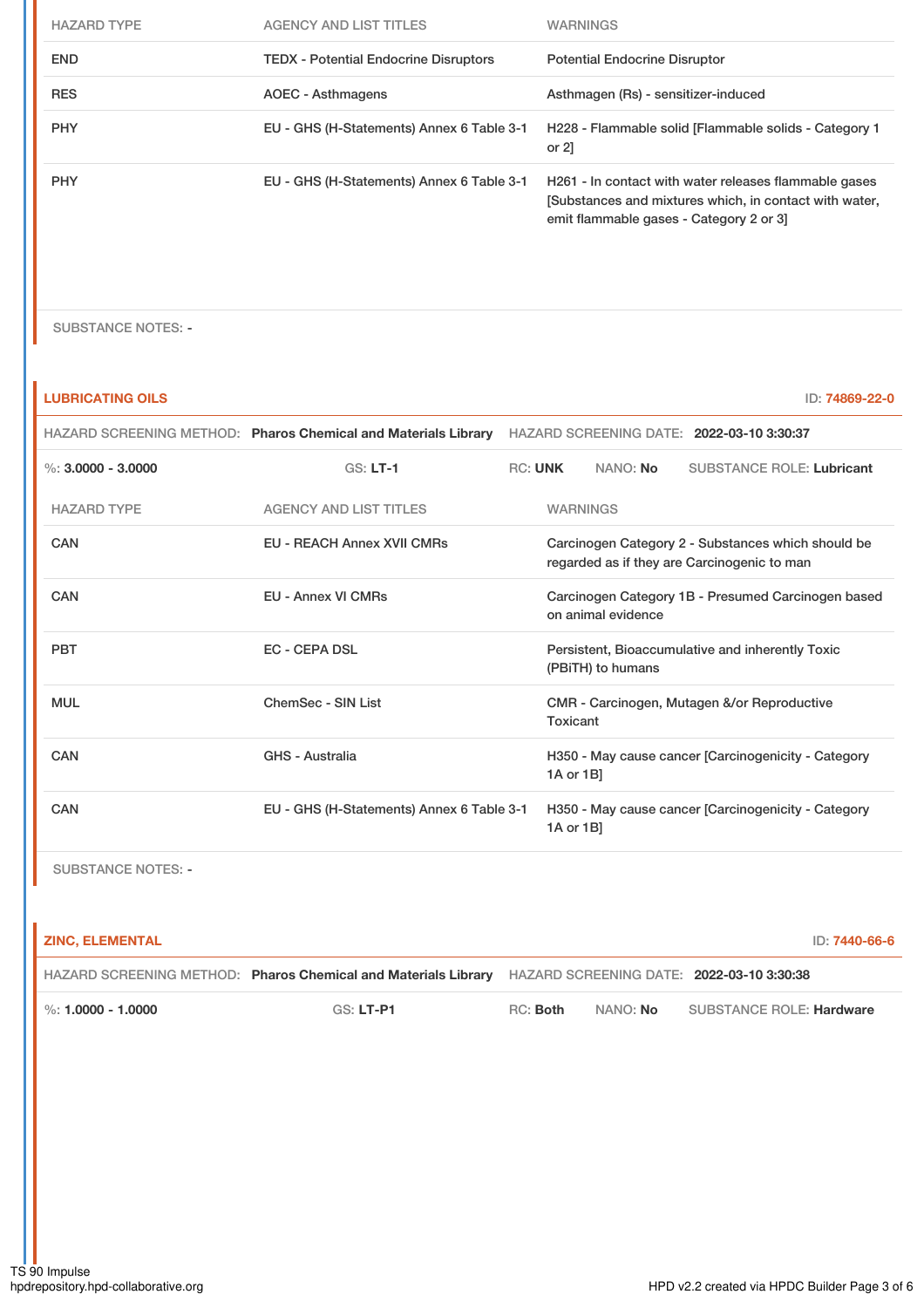| <b>HAZARD TYPE</b> | <b>AGENCY AND LIST TITLES</b>                  | <b>WARNINGS</b>                                                                                                                                                                         |
|--------------------|------------------------------------------------|-----------------------------------------------------------------------------------------------------------------------------------------------------------------------------------------|
| <b>END</b>         | <b>TEDX</b> - Potential Endocrine Disruptors   | <b>Potential Endocrine Disruptor</b>                                                                                                                                                    |
| <b>MUL</b>         | German FEA - Substances Hazardous to<br>Waters | Class 2 - Hazard to Waters                                                                                                                                                              |
| <b>PHY</b>         | EU - GHS (H-Statements) Annex 6 Table 3-1      | H260 - In contact with water releases flammable gases<br>which may ignite spontaneously [Substances and<br>mixtures which, in contact with water, emit flammable<br>gases - Category 1] |
| <b>AQU</b>         | EU - GHS (H-Statements) Annex 6 Table 3-1      | H400 - Very toxic to aquatic life [Hazardous to the<br>aquatic environment (acute) - Category 1]                                                                                        |
| <b>AQU</b>         | EU - GHS (H-Statements) Annex 6 Table 3-1      | H410 - Very toxic to aquatic life with long lasting effects<br>[Hazardous to the aquatic environment (chronic) -<br>Category 1]                                                         |
| <b>PHY</b>         | EU - GHS (H-Statements) Annex 6 Table 3-1      | H250 - Catches fire spontaneously if exposed to air<br>[Pyrophoric liquids; Pyrophoric solids - Category 1]                                                                             |
|                    |                                                |                                                                                                                                                                                         |

SUBSTANCE NOTES: -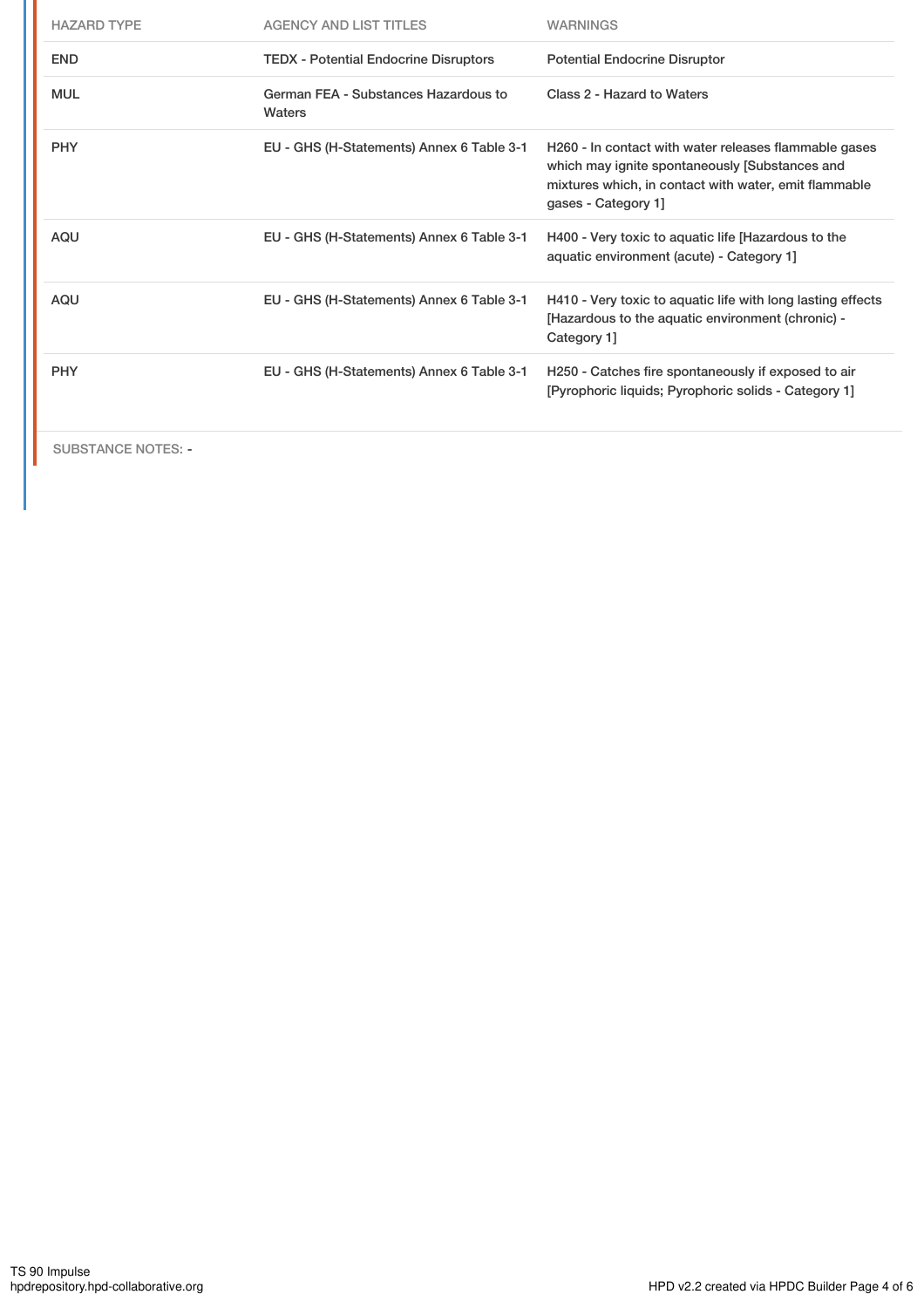This section lists applicable certification and standards compliance information for VOC emissions and VOC content. Other types of health or *environmental performance testing or certifications completed for the product may be provided.*

| <b>VOC EMISSIONS</b>                                               | N/A                                     |                       |
|--------------------------------------------------------------------|-----------------------------------------|-----------------------|
| CERTIFYING PARTY: Self-declared<br><b>APPLICABLE FACILITIES: -</b> | ISSUE DATE: 2022-02- EXPIRY DATE:<br>18 | CERTIFIER OR LAB: N/A |
| <b>CERTIFICATE URL:</b>                                            |                                         |                       |

CERTIFICATION AND COMPLIANCE NOTES: This HPD is for a product that is NOT liquid/wet applied.

## **Section 4: Accessories**

This section lists related products or materials that the manufacturer requires or recommends for installation (such as adhesives or fasteners), maintenance, cleaning, or operations. For information relating to the contents of these related products, refer to their applicable Health Product *Declarations, if available.*

No accessories are required for this product.

## **Section 5: General Notes**

dormakaba has resulted from the merger of the two well-established brands Dorma and Kaba, both known for their expertise in the area of smart and secure access solutions. Together we stand for more than 150 years of security and reliability. Our master brand dormakaba stands for our offering of products, solutions and services for secure access to buildings and rooms from a single source. Our global brand power supports us to become the trusted industry leader. For more information, please go to: www.dormakaba.com. The information contained in this HPD is to be used only as a voluntary information on our products. dormakaba makes no representation or warranty as to the completeness or accuracy of the information contained herein. The products and specifications set forth in this HPD are subject to change without notice and dormakaba disclaims any and all liability for such changes. The information contained herein is provided without warranties of any kind, either express or implied, and dormakaba disclaims any and all liability for typographical, printing, or production errors or changes affecting the specifications contained herein. dormakaba DISCLAIMS ALL WARRANTIES, EXPRESS OR IMPLIED, INCLUDING, BUT NOT LIMITED TO, THE IMPLIED WARRANTIES OF MERCHANTABILITY AND FITNESS FOR A PARTICULAR PURPOSE. IN NO EVENT WILL dormakaba BE LIABLE FOR ANY INCIDENTAL, INDIRECT OR CONSEQUENTIAL DAMAGES ARISING FROM THE SALE OR USE OF ANY PRODUCT. All sales of products shall be subject to dormakaba's applicable General Terms and Conditions, a copy of which will be provided by your local dormakaba organisation upon request.